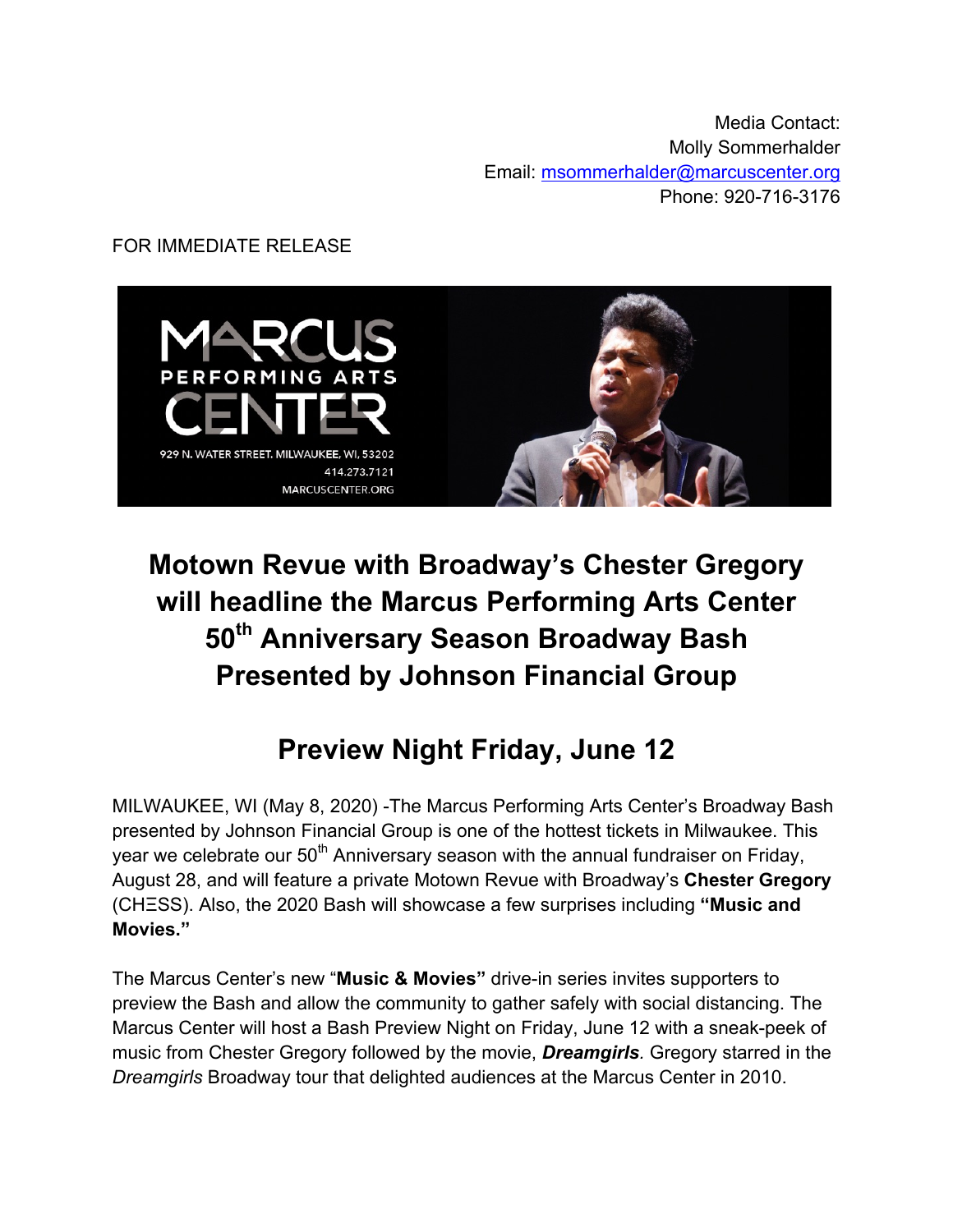The **"Music & Movies"** drive-in series will be held on the roof of the Marcus Center parking structure, with passes for 40 cars available to reserve in advance of each event. Additional dates and **"Music & Movies"** titles will be announced in the near future.

Marcus Center President & CEO, Kendra Whitlock Ingram looks forward to expanding this year's Broadway Bash. "The Marcus Center's 50<sup>th</sup> Anniversary Season reminds us how the arts can bring our community together. Through our Broadway Bash, we will raise important funds to continue to serve our eight local resident partners that depend on the Marcus Center, as our community has for the last 50 years. As we manage through this unprecedented time - we are so looking forward to celebrating safely together when this extended "intermission" is over."

Funds raised through the Broadway Bash support the Center's nonprofit mission. Through community engagement and inclusion programming, the Marcus Center provides arts education, arts access, job training, and mentorship to 20,000 underserved youth in Milwaukee annually as well as free arts access to thousands more. Gregory will support Marcus Center community engagement and inclusion programs by providing arts education workshops and mentorship to underserved youth in Milwaukee through the Broadway Bash.

More information and sponsorships are available by contacting Kelly Candotti, Director of Development, at KCandotti@MarcusCenter.org.

The Broadway Bash main event is scheduled for Friday, August 28. Serving as the Marcus Center's annual fundraising appeal, the Broadway Bash is always a fun evening of gourmet dining, entertainment, desserts, dancing, unique auctions, and even a few surprises. In light of the ongoing COVID-19 pandemic, the Marcus Center has made unique accommodations for the Broadway Bash to ensure the safety of our guests. For more information, please visit MarcusCenter.org.

Broadway showstopper Chester Gregory (CHΞSS) had his breakthrough performance of Jackie Wilson in *The Jackie Wilson Story*, which led to his Broadway debut in *Hairspray*, and he has since been featured in principal roles *in Motown: The Musical, Tarzan, Cry-Baby*, *Sister Act*, and *Dreamgirls*. On August 28, CHΞSS will treat Broadway Bash attendees to a full Motown Revue, highlighting songs from *Motown:*  **The Musical** as well as other music from throughout his career.

The Broadway Bash is supported by Presenting Sponsor, Johnson Financial Group, as well as Reception Sponsors, Saz's Hospitality Group and CG Schmidt, Inc. Media